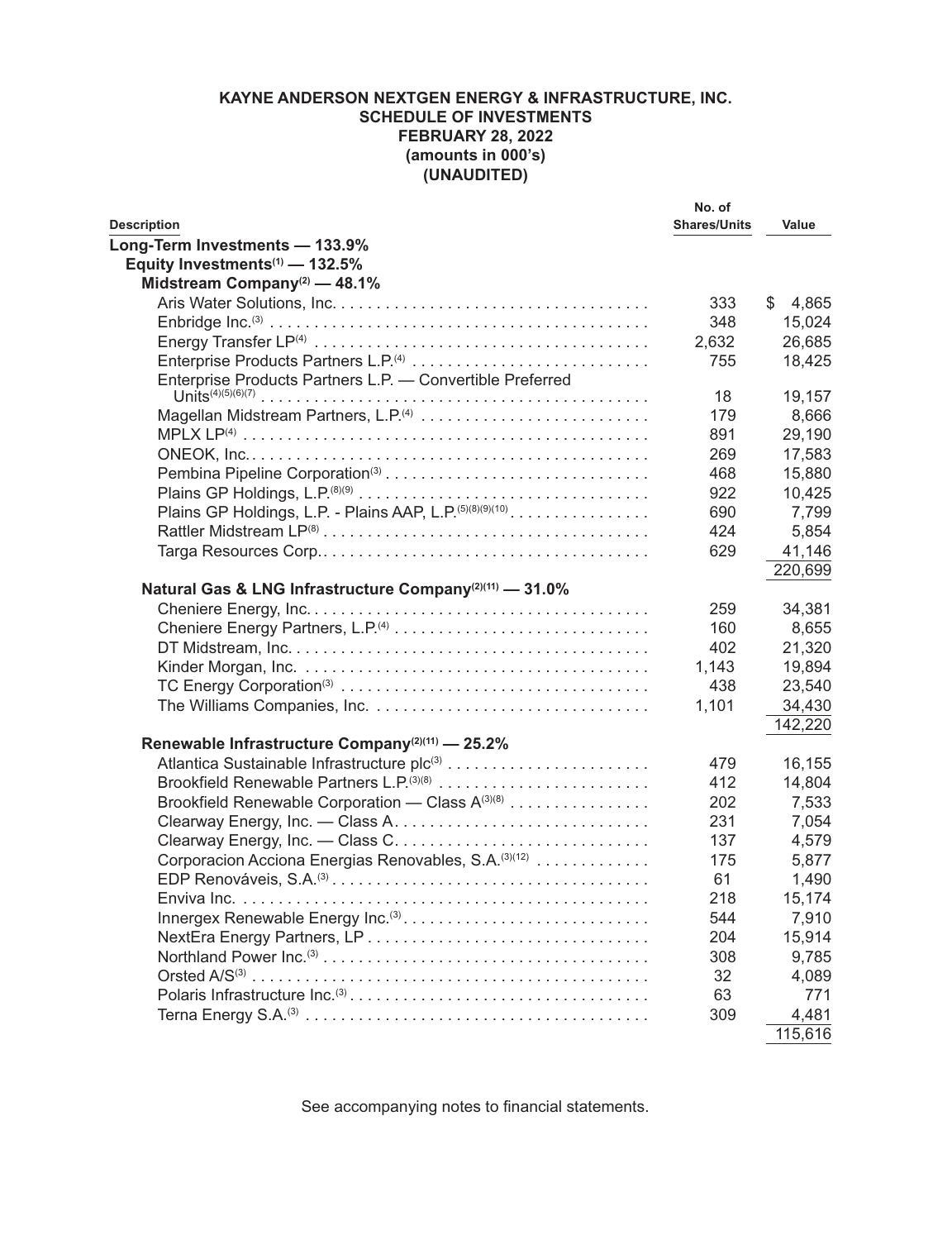| <b>Description</b>                                        | No. of<br><b>Shares/Units</b> | Value       |
|-----------------------------------------------------------|-------------------------------|-------------|
| Utility Company <sup>(2)</sup> - 23.8%                    |                               |             |
|                                                           | 78                            | \$<br>1,700 |
| American Electric Power Company, Inc                      | 11                            | 997         |
| Algonquin Power & Utilities Corp. - Convertible Preferred |                               |             |
|                                                           | 93                            | 4,290       |
|                                                           | 116                           | 9,257       |
|                                                           | 96                            | 9,639       |
| EDP — Energias de Portugal, S.A. <sup>(3)(11)</sup>       | 1,352                         | 6,605       |
|                                                           | 837                           | 6,165       |
|                                                           | 225                           | 3,585       |
|                                                           | 56                            | 3,520       |
|                                                           | 80                            | 6,528       |
|                                                           | 249                           | 2,823       |
|                                                           | 125                           | 9,760       |
|                                                           | 712                           | 6,762       |
|                                                           | 51                            | 2,376       |
|                                                           | 68                            | 9,807       |
|                                                           | 283                           | 6,422       |
|                                                           | 157                           | 3,323       |
|                                                           | 611                           | 6,198       |
|                                                           | 137                           | 9,218       |
|                                                           |                               | 108,975     |
| Other Energy Company <sup>(2)</sup> — 4.4%                |                               |             |
|                                                           | 116                           | 9,755       |
|                                                           | 47                            | 2,473       |
| TotalEnergies SE - ADR <sup>(3)(15)</sup>                 | 153                           | 7,731       |
|                                                           |                               | 19,959      |
| Total Equity Investments (Cost - \$516,893)               |                               | 607,469     |
| <b>Interest</b><br><b>Maturity</b><br>Rate<br><b>Date</b> | <b>Principal</b><br>Amount    |             |

|                                                                | nale | Dalc | <b>AIIVUIIL</b> |           |
|----------------------------------------------------------------|------|------|-----------------|-----------|
| Debt Investments - 1.4%                                        |      |      |                 |           |
| Midstream Company <sup>(2)</sup> — $1.4\%$                     |      |      |                 |           |
| Buckeye Partners, L.P. (Cost - \$6,188) 6.375% 1/22/78 \$7,831 |      |      |                 | 6,539     |
| Total Long-Term Investments - 133.9% (Cost - \$523,081).       |      |      |                 | 614,008   |
|                                                                |      |      |                 | (115,091) |
|                                                                |      |      |                 |           |
|                                                                |      |      |                 |           |
|                                                                |      |      |                 |           |
|                                                                |      |      |                 |           |

(1) Unless otherwise noted, equity investments are common units/common shares.

(2) Refer to the Glossary of Key Terms for definitions.

(3) Foreign security.

See accompanying notes to financial statements.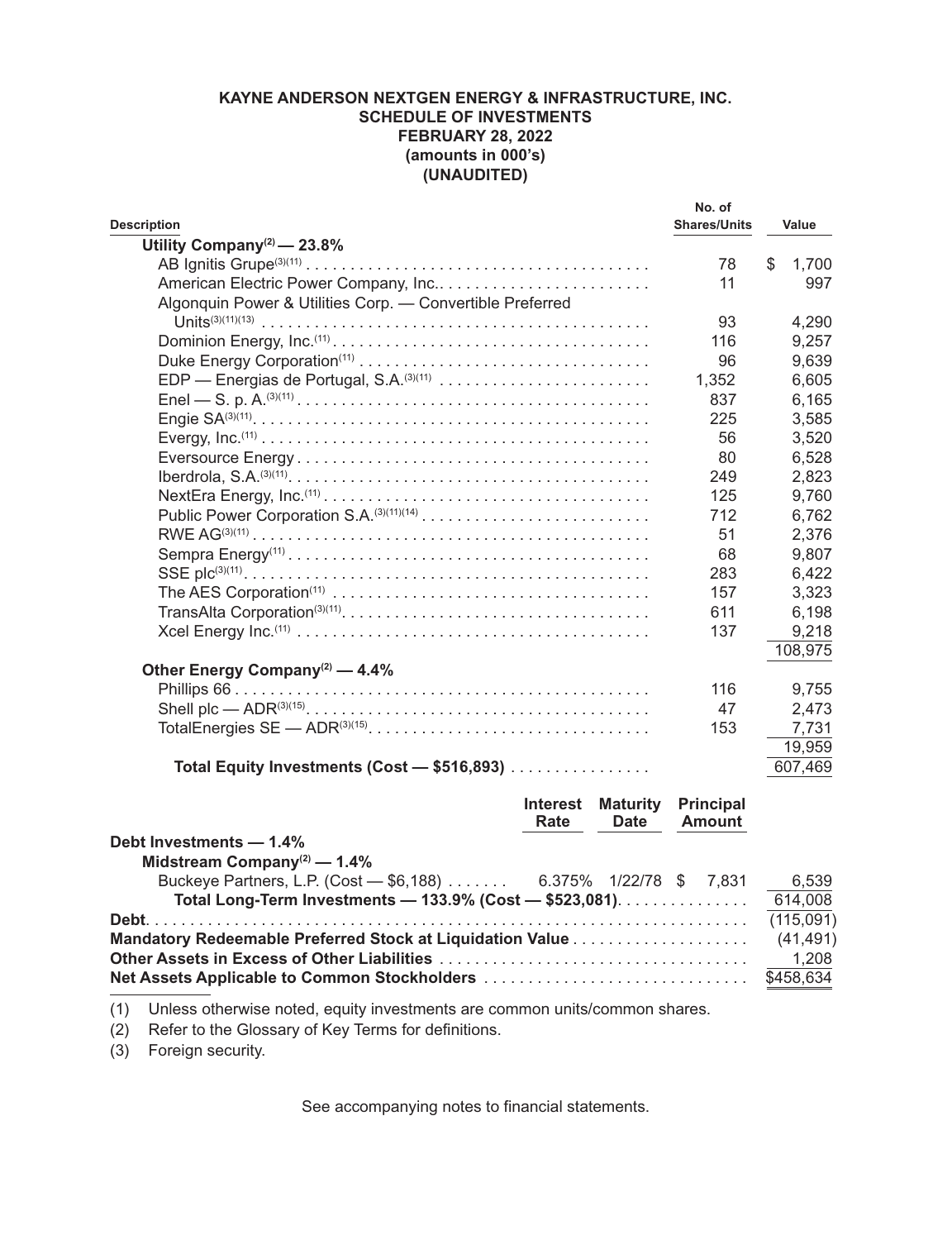- (4) Securities are treated as a qualified publicly-traded partnership for regulated investment company ("RIC") qualification purposes. To qualify as a RIC for tax purposes, the Fund may directly invest up to 25% of its total assets in equity and debt securities of entities treated as qualified publicly-traded partnerships. The Fund had 18.0% of its total assets invested in qualified publicly-traded partnerships at February 28, 2022. It is the Fund's intention to be treated as a RIC for tax purposes.
- (5) The Fund's ability to sell this security is subject to certain legal or contractual restrictions. As of February 28, 2022, the aggregate value of restricted securities held by the Fund was \$26,956 (4.4% of total assets), which included \$7,799 of Level 2 securities and \$19,157 of Level 3 securities. See Note 7 — Restricted Securities.
- (6) Fair valued on a recurring basis using significant unobservable inputs (Level 3). See Notes 2 and 3 in Notes to Financial Statements.
- (7) The Enterprise Products Partners, L.P. ("EPD") Series A Cumulative Convertible Preferred Units ("EPD Convertible Preferred Units") are senior to the common units in terms of liquidation preference and priority of distributions, and pay a distribution of 7.25% per annum. The EPD Convertible Preferred Units are convertible into EPD common units at any time after September 29, 2025 at the liquidation preference amount divided by 92.5% of the 5-day volume weighted average price of EPD's common units at such time.
- (8) This company is structured like an MLP, but is not treated as a qualified publicly-traded partnership for RIC qualification purposes.
- (9) The Fund believes that it is an affiliate of Plains AAP, L.P. ("PAGP-AAP") and Plains GP Holdings, L.P. ("PAGP"). See Note 5 — Agreements and Affiliations.
- (10) The Fund's ownership of PAGP-AAP is exchangeable on a one-for-one basis into either PAGP shares or Plains All American Pipeline, L.P. ("PAA") units at the Fund's option. The Fund values its PAGP-AAP investment on an "as exchanged" basis based on the higher public market value of either PAGP or PAA. As of February 28, 2022, the Fund's PAGP-AAP investment is valued at PAGP's closing price. See Note 7 — Restricted Securities.
- (11) For the purposes of the Fund's investment policies, it considers NextGen companies to be Energy Companies and Infrastructure Companies that are meaningfully participating in, or benefitting from, the Energy Transition. For these purposes we include Renewable Infrastructure Companies, Natural Gas & LNG Infrastructure Companies and certain Utility Companies.
- (12) Security is not currently paying cash distributions but is expected to pay cash distributions within the next 12 months.
- (13) The Algonquin Power & Utilities Corp. Convertible Preferred Units ("AQNU") consists of a 1/20, or 5%, undivided beneficial interest in a \$1,000 principal amount remarketable senior note of Algonquin Power & Utilities Corp. ("AQN") due June 15, 2026, and a contract to purchase AQN common shares on June 15, 2024 based on a reference price determined by the volume-weighted average AQN common share price over the preceding 20 day trading period. AQNU pays quarterly distributions at a rate of 7.75% per annum.
- (14) Security is non-income producing.
- (15) ADR American Depositary Receipt.